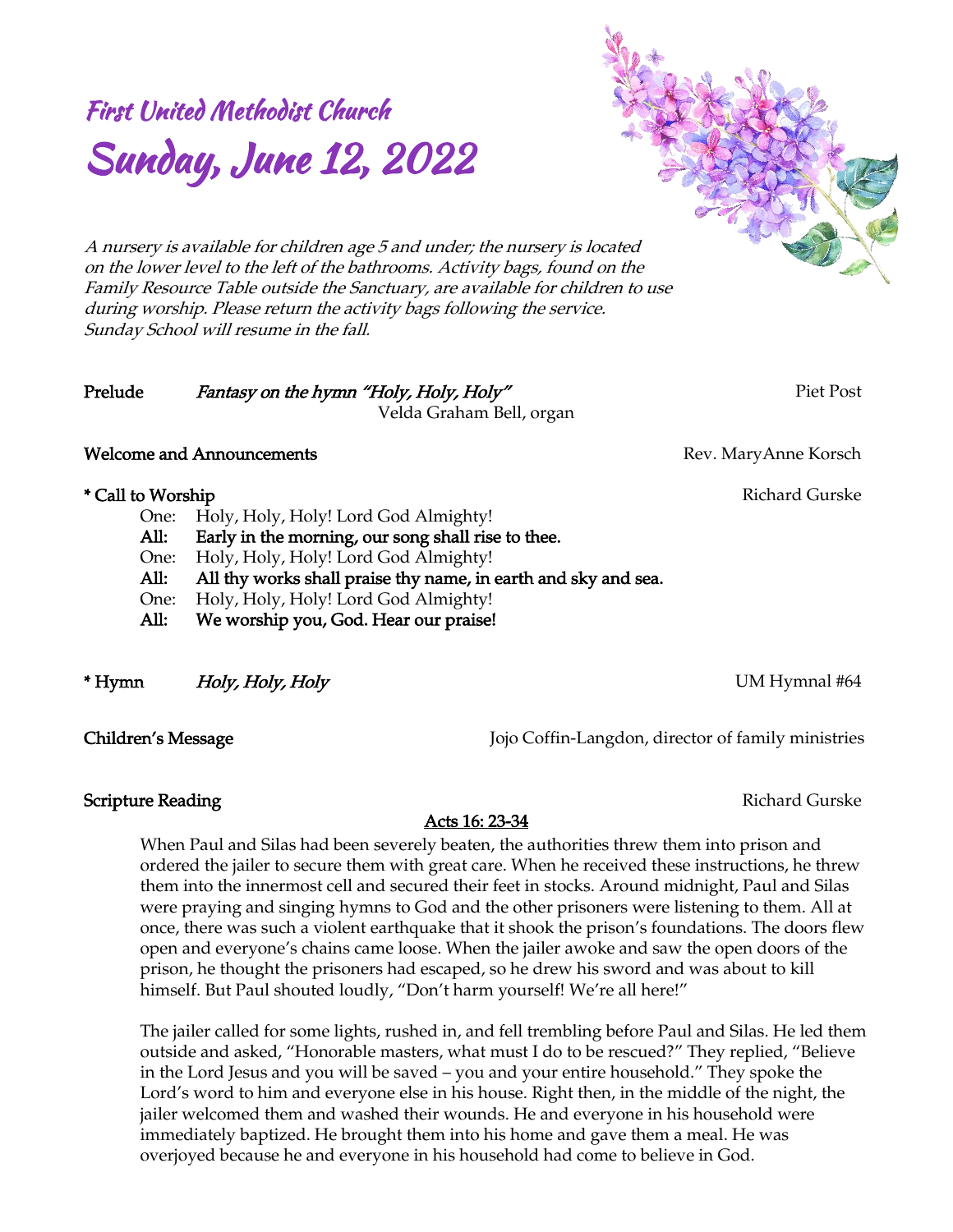| Anthem                                                                                                                                                                                                                                                                                                                                                                                                                                                                                                                                                                                                                                                                                                                                                            | <b>Stand By Me</b>                   | Ben King                                  |
|-------------------------------------------------------------------------------------------------------------------------------------------------------------------------------------------------------------------------------------------------------------------------------------------------------------------------------------------------------------------------------------------------------------------------------------------------------------------------------------------------------------------------------------------------------------------------------------------------------------------------------------------------------------------------------------------------------------------------------------------------------------------|--------------------------------------|-------------------------------------------|
| Jana Picotte, vocalist                                                                                                                                                                                                                                                                                                                                                                                                                                                                                                                                                                                                                                                                                                                                            |                                      |                                           |
| Sermon                                                                                                                                                                                                                                                                                                                                                                                                                                                                                                                                                                                                                                                                                                                                                            | <b>Doors</b>                         | Pastor Cynthia Coffin-Langdon             |
| * Hymn                                                                                                                                                                                                                                                                                                                                                                                                                                                                                                                                                                                                                                                                                                                                                            | Healer of Our Every III              | The Faith We Sing #2213                   |
| <b>Morning Prayer</b><br>Rev. MaryAnne Korsch<br>Prayers of Joy and Concern                                                                                                                                                                                                                                                                                                                                                                                                                                                                                                                                                                                                                                                                                       |                                      |                                           |
| <b>Jesus' Prayer</b> – from the New Zealand Prayer Book<br>Eternal Spirit, Earth-Maker, Pain-bearer, Life-giver, source of all that is and that shall be, Father<br>and Mother of us all. Loving God, in whom is heaven. The hallowing of your name echoes<br>through the universe! The way of your justice be followed by the peoples of the earth! Your<br>heavenly will be done by all created beings! Your commonwealth of peace and freedom sustain<br>our hope and come on earth. With the bread we need for today, feed us. In the hurts we absorb<br>from one another, forgive us. In times of temptation and test, spare us. From the grip of all that<br>is evil, free us. For you reign in the glory of the power that is love, now and forever. Amen. |                                      |                                           |
|                                                                                                                                                                                                                                                                                                                                                                                                                                                                                                                                                                                                                                                                                                                                                                   | <b>Offering Our Gifts and Tithes</b> | Rev. MaryAnne Korsch                      |
| * Hymn                                                                                                                                                                                                                                                                                                                                                                                                                                                                                                                                                                                                                                                                                                                                                            | Lord of All Hopefulness              | The Faith We Sing #2197                   |
| <b>Benediction</b>                                                                                                                                                                                                                                                                                                                                                                                                                                                                                                                                                                                                                                                                                                                                                |                                      | Rev. MaryAnne Korsch                      |
| Postlude                                                                                                                                                                                                                                                                                                                                                                                                                                                                                                                                                                                                                                                                                                                                                          | Trumpet Tune in F Major              | David Johnson<br>Velda Graham Bell, organ |

*\* please stand as you are comfortable*



Announcements

Please fill out the Connect Cards *each week. They are replacing the attendance pads formerly found in the pews. Keeping attendance and making sure the church has your current contact information is an important part of church records. On the back of the card, is a list of ministry opportunities, where your help can make a difference! These will change often, so check them each week and please sign up where you can.*

Guests: *Welcome to First United Methodist Church. We are so glad you are worshipping with us today! Please stop by the Welcome Desk in the Narthex; we have a packet and small gift for first-time visitors.*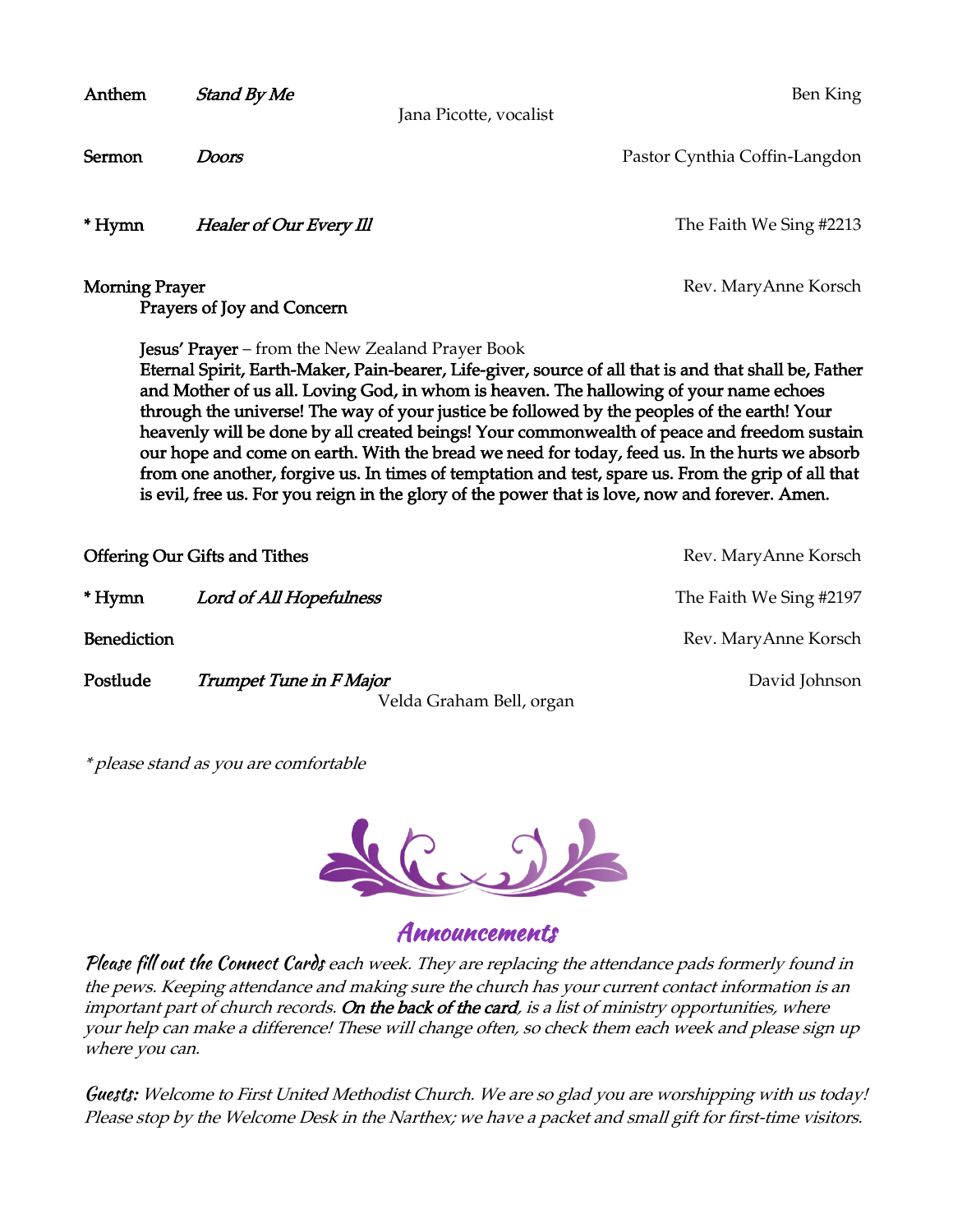Please join us *following worship for fellowship, coffee and doughnuts in Lakeview Social Hall on the lower level.*

Pastor Jeanine *is away on vacation until June 15 (and will be back just in time for the Blessing of the Animals service). For most of her vacation time, she will not be able to be contacted. Our deacon, the Rev. MaryAnne Korsch, will be responsible for all ministry of the church in her absence, so please reach out to MaryAnne if you have a need.*

Cast in Bronze, *our adult bell choir, has been attending the Area 7 Handbell Festival at the DECC this week. This afternoon, we all have the opportunity to support them while listening to some wonderful music at the Festival's closing concert, taking place in the DECC's Lake Superior Ballroom at 1:30 pm. You'll hear 200 regional handbell musicians playing the same music at the same time! Admission is free but donations of food or money for the CHUM Food Shelf would be welcomed.* 

Today, from 2-4 pm: *get your car sparkling clean! Youth and adult leaders who are going on our June Mission Trip are holding a car wash in the east parking lot. Come prepared to support their efforts with a donation and drive away in a clean car!*

We have an urgent need *for at least two more volunteers to mow our lawn, working on a rotating schedule. If you can donate even one day a month, it would be a great contribution to church ministries. Contact the church office (218-727-5021) with any questions.*

Rhubarb update: *the donation of pie dough from Positively 3rd Street Bakery has made our rhubarb pie production go quickly, but we still need 1) rhubarb delivered to church on Monday for chopping; 2) people to chop rhubarb on Monday from 1-4 or if you can get 2 or more people to come with you, we can use a second team to chop from 6-8 Monday evening; and 3) Pie Assemblers from 9-1 on Tuesday. Last week we assembled 84 pies in only three hours! Bring a friend! Emai[l anitazager@gmail.com](mailto:anitazager@gmail.com) to confirm or ask questions.*



Blessing of the Animals *is Wednesday, June 15 at 7 pm in the church parking lot. Bring your pet to receive a blessing and invite your friends to bring their pets (please be sure they are leashed or crated). The Superior Police Department K-9s will be present to do a demonstration and receive a blessing. Popcorn and pop will be sold by the youth mission trip group to raise funds for their trip. Come even if you don't have a pet!*

New Member/Church Information *session. Join Pastor Jeanine and Director of Welcome Mary Giese for the only class needed to join the church. Sunday, June 26, 11 am in Fireside Lounge OR at noon on Zoom [\(https://us02web.zoom.us/j/5446347519](https://us02web.zoom.us/j/5446347519M) Meeting ID: 544 634 7519) To sign up: call the church office (218-727-5021), sign up at the Welcome table, talk with Pastor Jeanine or Mary, leave a comment on the Connect Cards, or just show up!*